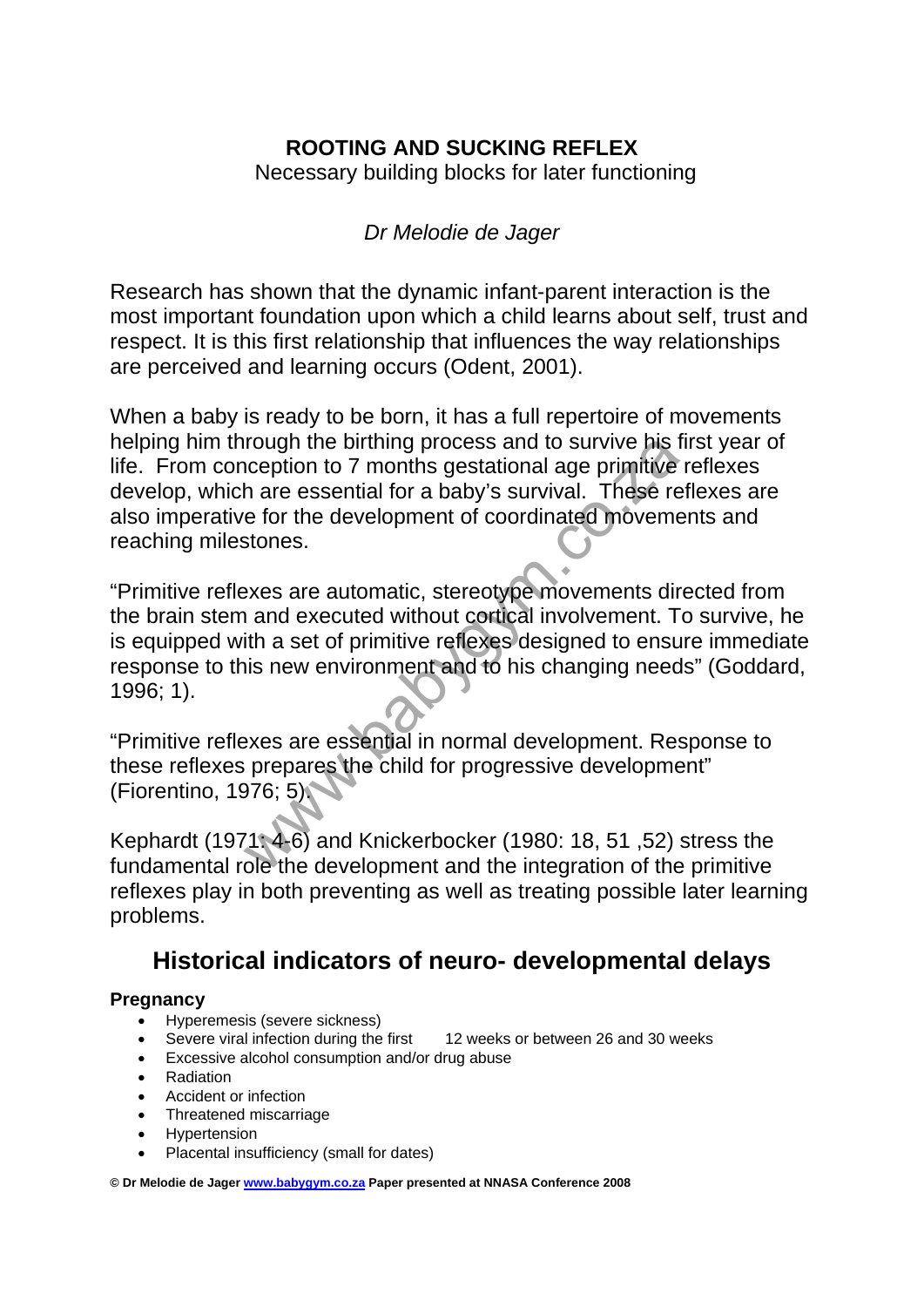- **Smoking**
- Toxoplasmosis
- Severe stress
- Uncontrolled diabetes

#### **Birth**

- Prolonged labour
- Placenta previa
- High forceps or ventouse extraction
- Breech
- Caesarean
- Cord around the neck
- Foetal distress
- Premature (more than 2 weeks early) or post mature (more than 2 weeks late)

#### **Newborn disorders**

- Low birth weight (under 5 lbs.)
- Incubation
- Distorted scull
- Prolonged jaundice
- Requiring resuscitation
- Blue baby
- Heavy bruising
- Problems with feeding the first 6 months

Buandice<br>
Sing<br>
Sing<br>
With feeding the first 6 months<br>
Pld; Scafidi & Schanberg confirmed that premached (and subsequently could suckle) had a 2<br>
veight gain, were discharged five days earlier,<br>
on Brazelton Neonatal Asses A study by Field; Scafidi & Schanberg confirmed that premature infants who were touched (and subsequently could suckle) had a 21 percent greater daily weight gain, were discharged five days earlier, had superior performances on Brazelton Neonatal Assessment Scale, showed less stress behaviours and catecholamines (nor-epinephrine, epinephrine) increased .

# **The ROOTING REFLEX and the SUCKING REFLEX are two of the essential primitive reflexes that will be discussed in detail in this presentation:**

The first sense to develop in the embryo is the skin and the first response to tactile stimulation takes place in the vicinity of the mouth. Towards the end of the first trimester different withdrawal reflexes appear, amongst other - the oral withdrawal reflex. The embryo will, for example, move away its head from the stimulus if its upper lip is stimulated.

These reflexes are however normal and necessary within a certain period of development anticipating the integration of this function by the higher centers of the brain and before other reflexes can take over and dominate for a further developmental period.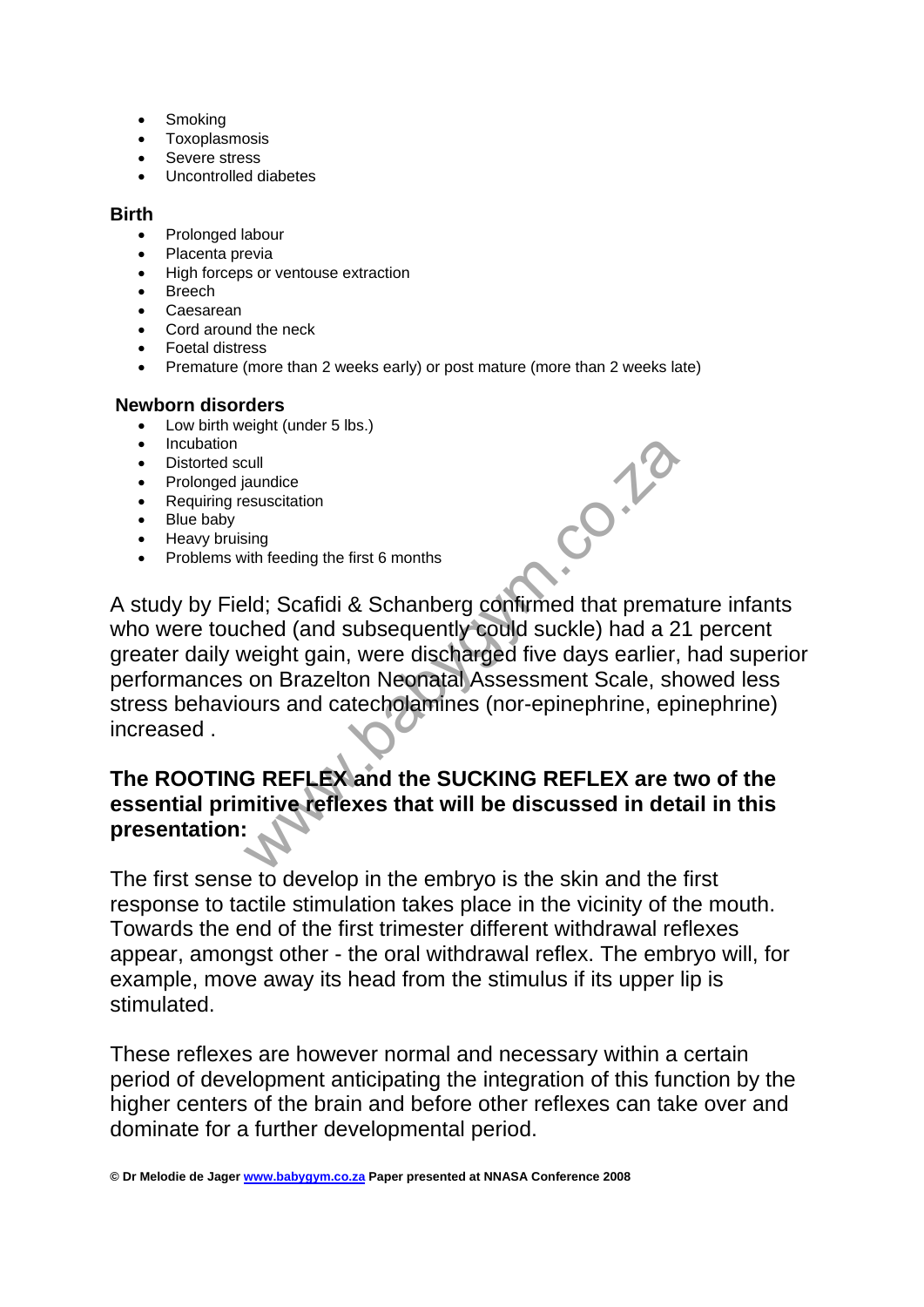The oral withdrawal reflex disappears 12 weeks after conception after which the rooting and sucking reflex take over and dominate. The fetus is now able to move his hands in the direction of his face, enabling him to suck his thumb or touch his face. The nervous system uses this repetition of sensory information to form neural pathways to the brain, preparing the baby to root and suck at birth as well as promoting the digestive and eliminating functions.

The baby thus starts exercising how to swallow and suck in the uterus. At 15 weeks gestational age, the sucking, swallowing and thorax movements are already visible. "Taste buds are connected to nerve fibers by the twelve week and are functioning by the fifteenth week" (Chopra, 2005: 32).

muscles are being used, not to inhale air, but<br>uid that is being swallowed. If baby takes in the gagging reflex will open up the air passag<br>s well as hiccup movements can be noticed d<br>elopment.<br>und in the early months of l The breathing muscles are being used, not to inhale air, but to excrete the amniotic fluid that is being swallowed. If baby takes in too much amniotic fluid, the gagging reflex will open up the air passages. Swallowing, as well as hiccup movements can be noticed during this period of development.

In the womb and in the early months of life, the higher centers of the brain are not fully developed yet. During this time a baby is protected and assisted by primitive reflexes, which are controlled by the lower centers of the brain to stimulate the 'suck, swallow and breath' sequence.

The cranial nerves that play an important role in the development of the rooting and sucking reflexes are:

- TRIGEMINAL (V): muscles for chewing, sensory parts of the forehead and cheek
- FACIAL (VII): muscles for tasting in the front part of tongue and facial expression
- VAGUS (X): coughing, sneezing, swallowing, sensation of hunger, speech
- GLOSSOPHARYNGEAL ( IX): back part of tongue and soft palate
- HYPOGLOSSAL (XII): controls movement of tonque for sucking and swallowing and later also for chewing and swallowing

 (Basmajian, 1974: 339-351, Grant, 1975: 654-658, Pansky, 1975: 265- 270, Human Atlas, 2005; 74,75, 94,95).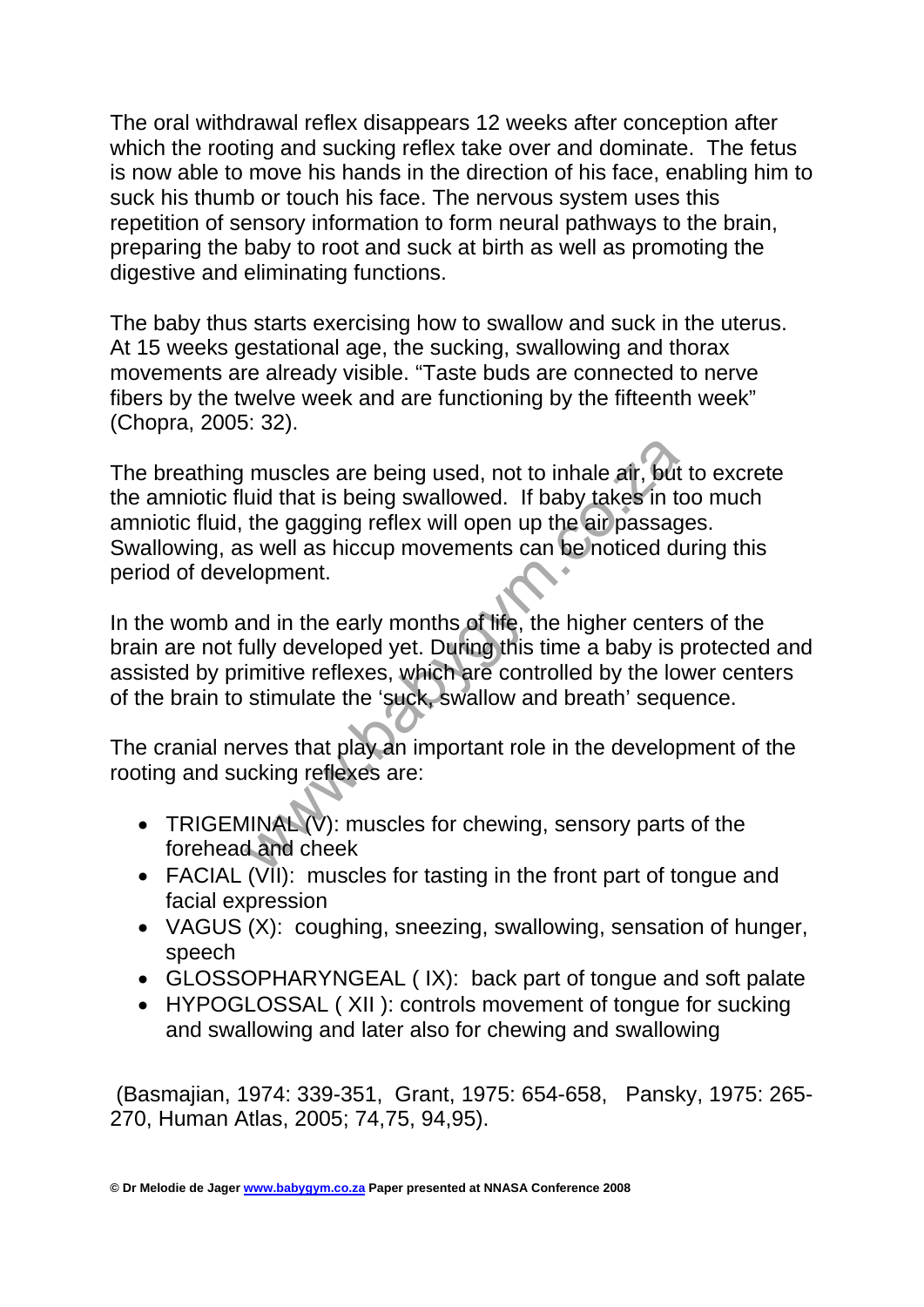Montagu (1986; 84) states that the baby does not use the same muscle movements when he suckles (nurses) as the sucking movements he performs in the uterus. The baby's ability to suckle on the breast is only fully developed by 35 – 36 weeks of gestation. This can be seen when stimulating the vicinity of the newborn baby's lips elicits the oral orientation reflex – the mouth opens and the head turns in the direction of the stimulus. This reaction takes place if only one little lip is stimulated.

When both lips are being stimulated, the oral orientation reflex inhibits, a grasping action takes place and sucking can begin. The oral orientation and grasping of the lips are the two most important steps that have to take place before the rooting reflex can take over. The rooting reflex (searching with the nose and the mouth to find the nipple), is strongest the first 20 minutes after birth when the baby desperately seeks to grasp onto something for safety and security – hence the grasping reflexes (palmar; plantar; sucking and rooting), (Odent, 2001:6).

The rooting and sucking grasping reflexes are being stimulated during the birth process by the pressure and massaging experienced by the uterus wall on the baby's head and body as baby moves down the birth canal. (De Jager, 2006: 63).

the nose and the mouth to find the nipple), in<br>the safter birth when the baby desperately set of or safety and security – hence the grasping<br>ar; sucking and rooting), (Odent, 2001.6).<br>and sucking grasping reflexes are bein The rooting reflex may appear weaker for three to four days after birth if the mother had medication during the birth process; baby was born by caesarian procedure; aided birth or if a baby had to be put into an incubator straight after birth. Although the reflex appears weaker, it is important to stimulate this reflex as soon as it is possible. It is recommended that the rooting reflex is stimulated for 10 days after birth. Thereafter the pattern is established well enough for the baby to find the nipple himself.

The grasping reflexes boost the immune system and lay the foundation for health, growth and well-being. Research by Tiffany Field suggests that failure to grasp/latch may impact on weight gain and the brain growth hormones.

 *"The rooting reflex has for its purpose scanning and the finding and engaging of the nipple and areola between the lips. While rooting will soon be abandoned for visual scanning, it is so important in that it constitutes a reverification and a re-affirmation of a pleasure-giving existence - we do not believe in reality of anything, unless we can touch it." (MONTAGU 1986; 123).* 

**© Dr Melodie de Jager www.babygym.co.za Paper presented at NNASA Conference 2008**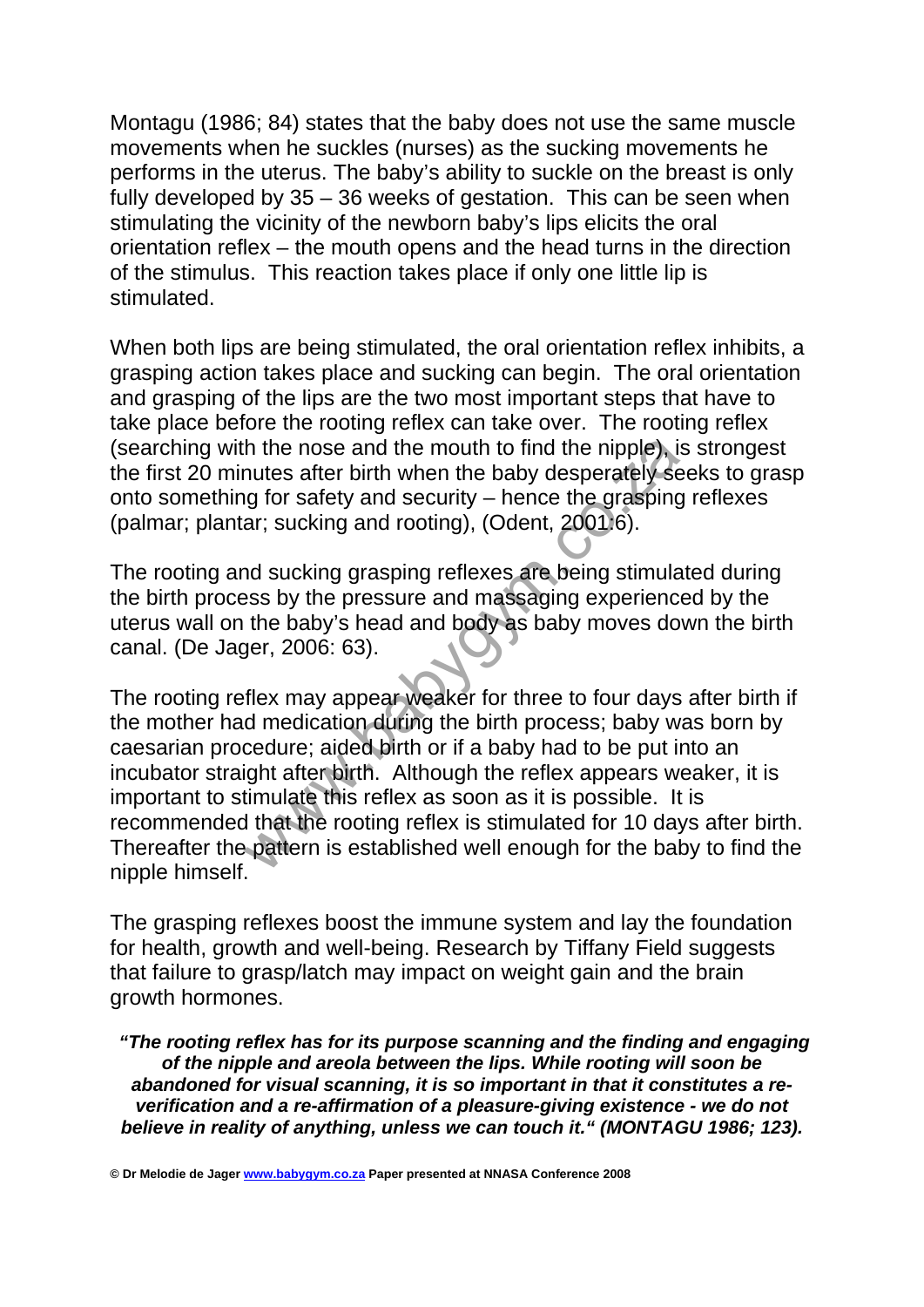## **What can be done to promote rooting and sucking?**

- Simulate contractions around the crown of the head by rhythmically applying and releasing pressure.
- Gently move baby's chin forward and touch it with one hand and baby's belly button with your other hand. Gently massage both points simultaneously. The umbilical cord was the original source of nourishment and stimulating both points simultaneously encourages the transition from being fed to feeding.
- Gently massage between top lip and nose with the one hand and baby's coccyx with the other hand to stimulate the sucking reflex and promote metabolism.
- 
- Gently draw the outline of the lips with your finger, to assist to open baby's lips. Also use your finger on the inside of the mouth to help baby close the lips.

which experience the sucking is a coccyx with the other hand to stimulate the sucking<br>omde metabolism.<br>A comment of the lips with your finger, to assist<br>baby's lips. Also use your finger on the inside of the r<br>baby close t **Rooting and sucking is life saving; relationship saving and health promoting, you can make a difference.** 



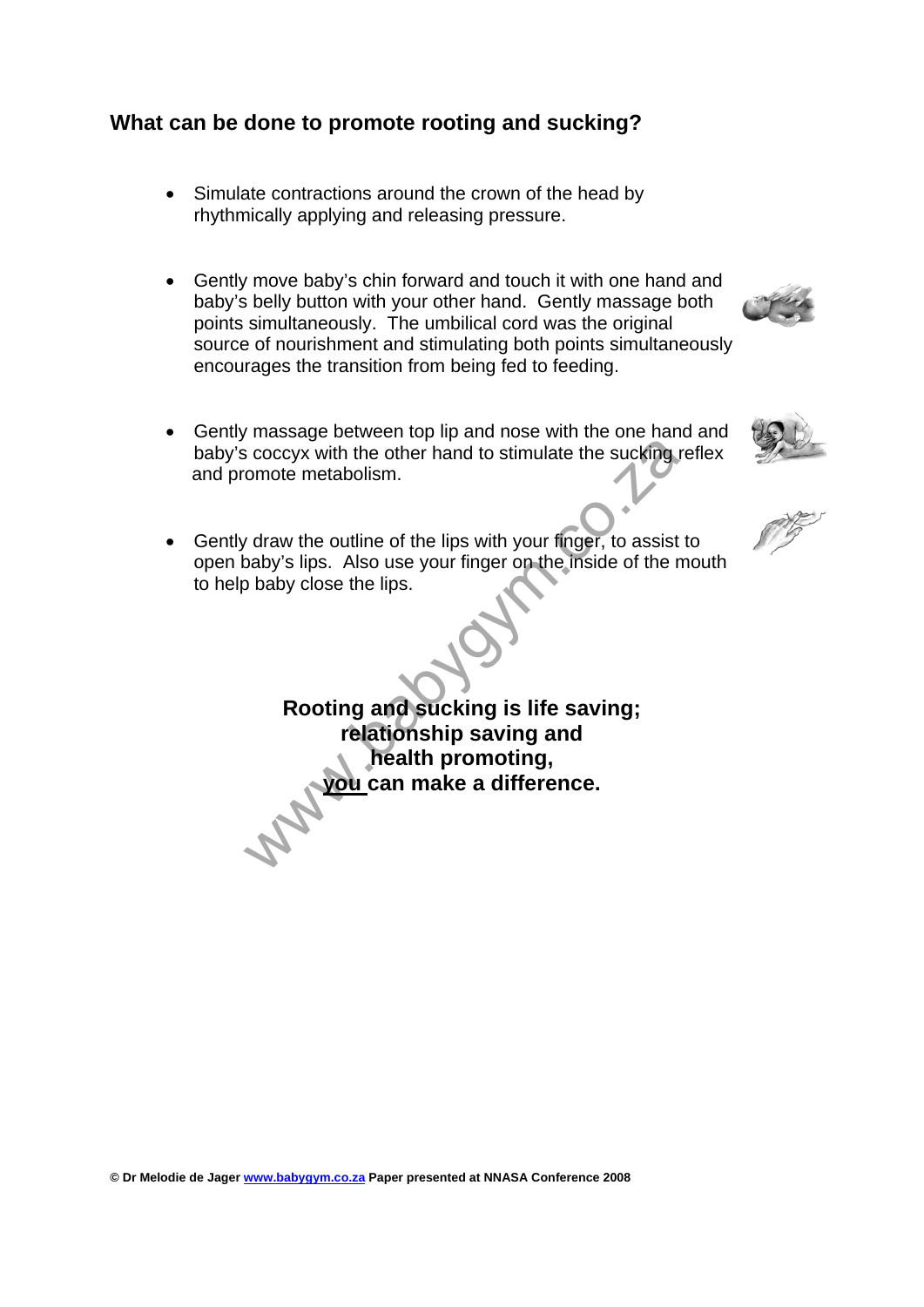## **Bibliography:**

AYRES, J. 1980. SENSORY INTEGRATION. LOS ANGELES; WESTERN PSYCHOLOGICAL SERVICES.

AYRES, J. 1983. SENSORY INTEGRATION AND THE CHILD. LOS ANGELES; WESTERN PSYCHOLOGICAL SERVICES.

ATLAS. 2005. THE HUMAN BODY ATLAS. ROCHESTER KENT: GRANGE BOOKS

BASMAJIAN, J.V. 1974. PRIMARY ANATOMY. BALTIMORE U.S.A. ; WAVERLY PRESS.VENHAM PRESS LTD

PRESS.VENHAM PRESS LTD<br>
P. & McGLOWN, D. 1979. AN ORGANIC BAS<br>
S. AND EDUCATIONAL DIFFICULTIES. CHE<br>
VUBLICATIONS.<br>
D. 2005. MAGICAL BEGINNINGS, ENCHANT<br>
RIDER EDBURY PRESS.<br>
N., M. 2004. BABYGYM. KAAPSTAD ; HUM.<br>
N., M. 2 BLYTHE, P. & McGLOWN, D. 1979. AN ORGANIC BASIS FOR NEUROSES AND EDUCATIONAL DIFFICULTIES. CHESTER; INSIGHT PUBLICATIONS.

CHOPRA, D. 2005. MAGICAL BEGINNINGS, ENCHANTED LIVES. LONDON; RIDER EDBURY PRESS.

DE JAGER, M . 2004. BABYGYM. KAAPSTAD ; HUMAN EN ROSSEAU.

DE JAGER, M. 2006. MIND MOVES. LINDEN; THE BG CONNEXION.

DREHOBL, K. 1991. PEDIATRIC MASSAGE FOR THE CHILD WITH SPECIAL NEEDS. THERAPY SKILL BUILDERS

FIORENTINO, M. 1976. REFLEX TESTING METHODS FOR EVALUATING CNS DEVELOPMENT. ILLINOIS USA; THOMAS PUBLISHER.

GRANT, B. 1975. GRANT'S ATLAS OF ANATOMY. BALTIMORE USA; WAVERLEY PRESS.

 GODDARD, S. 1996. A TEACHER'S WINDOW INTO THE CHILD'S MIND. OREGON; FERN RIDGE PRESS.